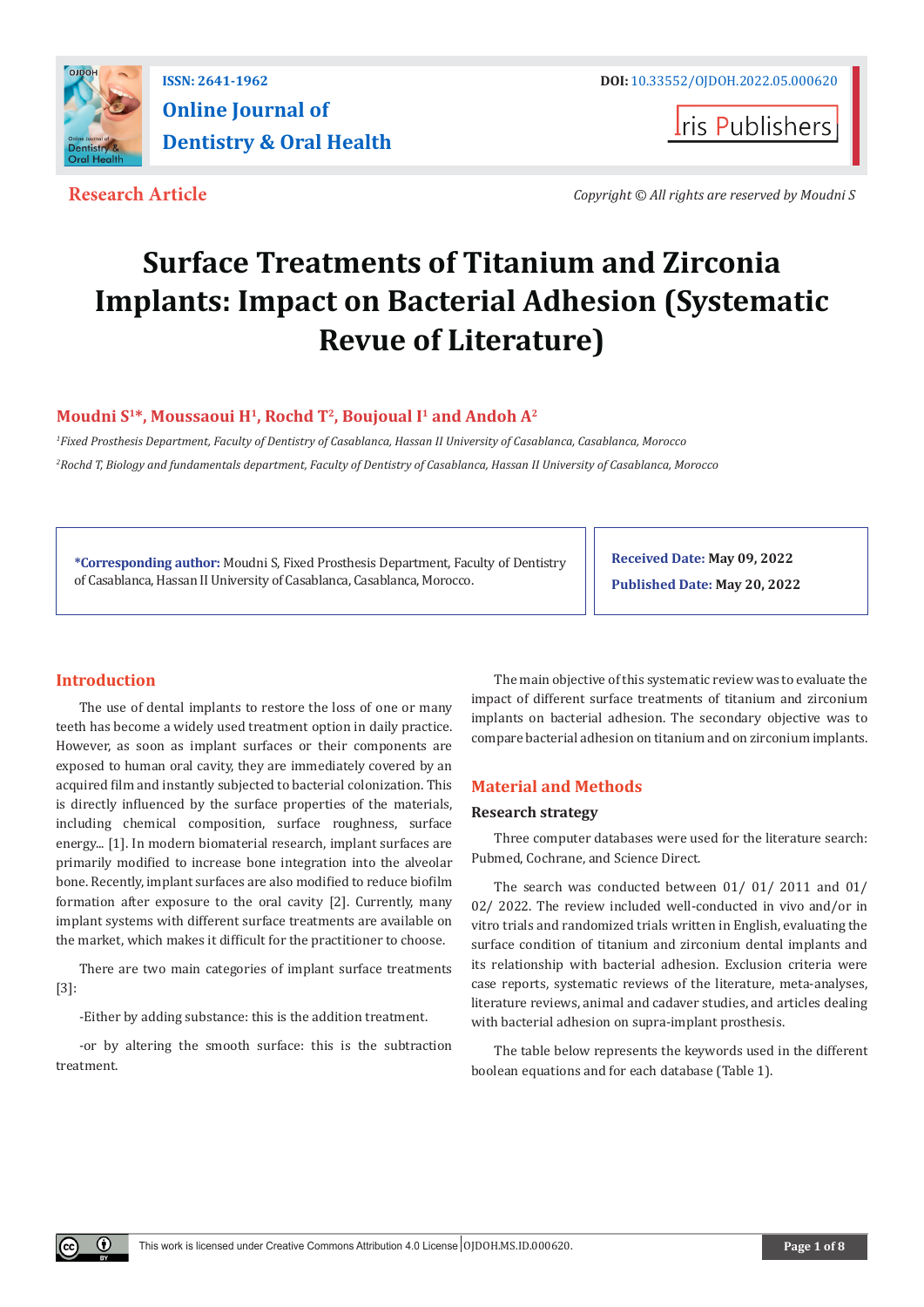#### **Table 1:** keywords and boolean equations.

| <b>Databases</b> | <b>Boolean equations</b>                                           | <b>Results</b> |
|------------------|--------------------------------------------------------------------|----------------|
| Cochrane         | - Dental implant and bacteria                                      | 51 articles    |
|                  | - ("Dental Implants" [Mesh]) AND "Biofilms" [Mesh]                 | 11 articles    |
|                  | - ("Dental Implants" [Mesh]) AND "Bacteria" [Mesh]                 | 26 articles    |
| Pubmed           | - ("Dental Implants"[Mesh]) AND "Decontamination"[Mesh]            | 7 articles     |
|                  | - ("Dental Implants" [Mesh]) AND "Anti-Infective Agents" [Mesh]    | 38 articles    |
|                  | - ("Dental Implants, Single-Tooth"[Mesh]) AND "Surface Properties" | 16 articles    |
| Science Direct   | - Dental implant - bacterial adhesion - titanium - zirconium       | 21 articles    |
|                  | - Dental implant-surface treatment-bacterial adhesion              | 74 articles    |

#### **Assessment of methodological quality**

Two reviewers (M.S. & B.I.) assessed the methodological quality of the studies selected for analysis. This assessment was based on the tool "The Critical Skills Appraisal Program" (CASP) which was created from guides produced by the Evidence Based Medicine Working Group and published in the Journal of the American Medical Association [4].

#### **Data extraction**

To prepare and structure our systematic review, the focused question was developed using the PICO criteria:

P: Participants => Titanium and zirconium dental implants

I: Intervention => Implants with different surface treatments (by addition/subtraction) placed in contact with different bacteria.

C: Comparison => Control group (titanium or zirconium discs without surface treatment)

O: Outcomes => Relationship between the surface

characteristics/the material of the implants and bacterial adhesion.

Data extraction was completed by 2 readers independently, with formal processes for discussion and consensus building in case of disagreement to minimize subjectivity during the multiple stages of completion.

The writing of this systematic review followed the PRISMA Statement "Preferred Reporting Items for Systematic reviews and Meta-Analyses" Moher, et al. [5].

### **Results**

The search of the three databases identified a total of 244 studies from the automated search, from which we retained 26 studies after the first selection based on the reading of titles and abstracts and after eliminating duplicates. Through the manual search, we were able to group 14 articles. Thus, we had a total of 40 articles from which 25 articles were eliminated after applying the inclusion and exclusion criteria, resulting in the selection of 15 articles included in our review (Figure 1).



**Citation:** Moudni S\*, Moussaoui H, Rochd T, Boujoual I and Andoh A. Surface Treatments of Titanium and Zirconia Implants: Impact on Bacterial Adhesion (Systematic Revue of Literature). On J Dent & Oral Health. 5(4): 2022. OJDOH.MS.ID.000620. DOI: [10.33552/OJDOH.2022.05.000620](http://dx.doi.org/10.33552/OJDOH.2022.05.000620).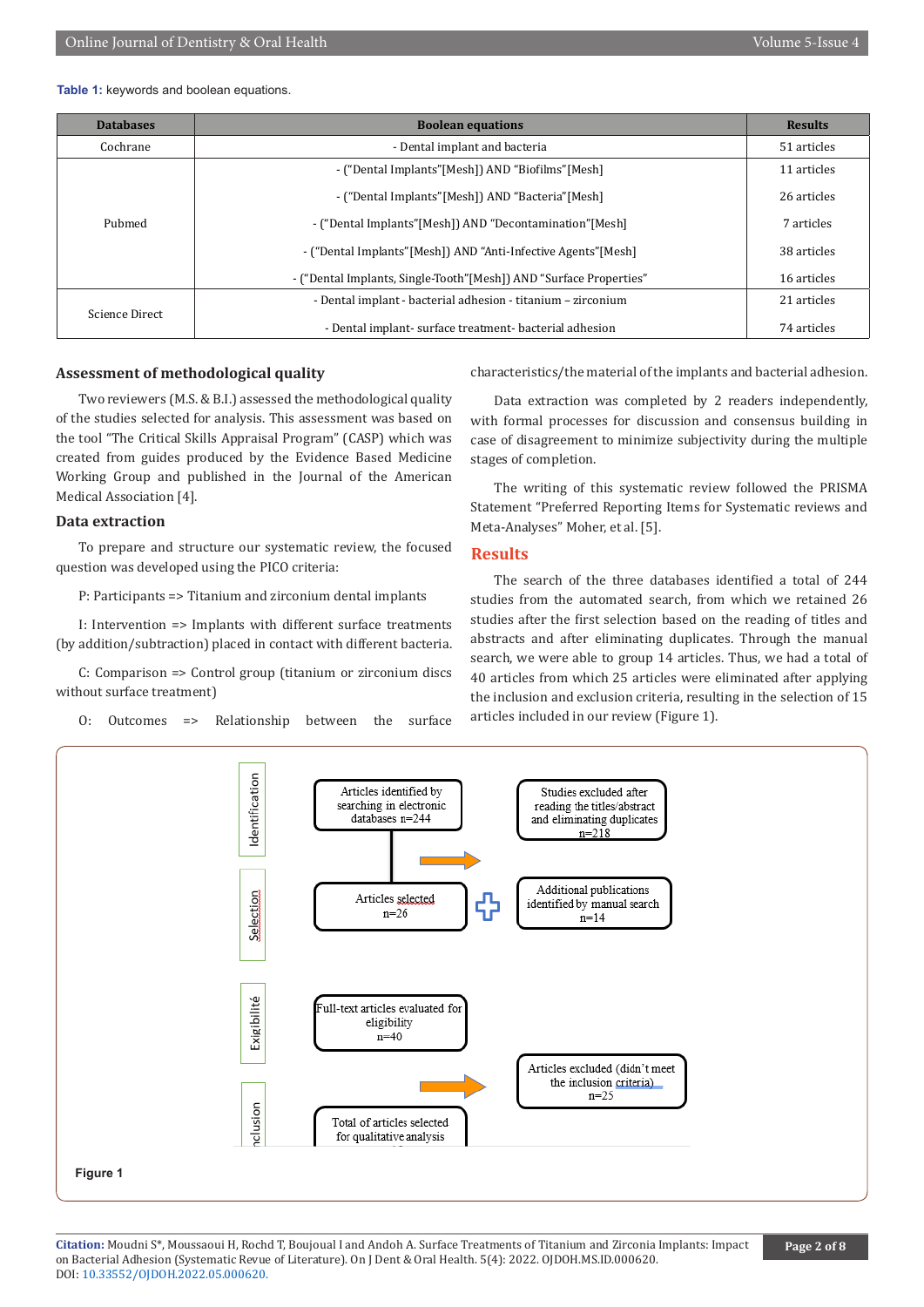## Online Journal of Dentistry & Oral Health Volume 5-Issue 4

The 15 selected studies include 11 in vitro studies, 2 studies conducted in vivo and 2 studies conducted in vitro and in vivo. They were all performed using titanium or zirconium discs with different surface characteristics. The control group was constituted of titanium or zirconium discs without surface treatment. In vivo studies were performed with intra-oral splints with different discs for each tested sample.

Of the 15 studies included in our review, 10 investigated bacterial adhesion only on titanium discs. The other 5 studies included, in addition to titanium discs, zirconium discs with different surface treatments.

The different parameters measured were essentially surface roughness of the material, its wettability through the measurement of the contact angle, chemical composition of the surfaces and analysis and quantification of the bacteria adhesion to the different surfaces after bacterial culture.

The different surface treatments used were multiple and heterogeneous and were classified into implant surface modification by addition or subtraction (Table 1) (Table 2).

**Table 2:** Classification of surface implant modifications used in the included studies.

| Implant surface modification by addition                  | Implant surface modification by subtraction      |
|-----------------------------------------------------------|--------------------------------------------------|
|                                                           |                                                  |
| -Implant grafted with silver by anodic spark deposition.  | -Sand-blasted and acid-etched surface treatment. |
| -Implant grafted with gallium by anodic spark deposition. | -Sand-blasted surface treatment.                 |
| -Anodic oxidation of titanium.                            | -Acid-etched surface treatment.                  |
| -calcium phosphate deposit on zirconia                    | -Laser surface treatment.                        |
| -Non-thermal atmospheric pressure plasma treatment        |                                                  |

Informations about the characteristics of these studies are presented in (Tables 3, 4), including a brief description of the studies and their conclusions and the quality assessment of included studies is summarized in (Table 5).

Table 3: Bacterial adhesion and implant surface modification by addition.

| <b>Authors/Year/</b><br>Type of the study           | <b>Patients/Samples/Type</b>                                                                                 | <b>Studied bacteria</b>                                  | <b>Studied parameters</b>                                                                                                                                     | Comparison                                                                                            | <b>Conclusion</b>                                                                                                                                                                                                                                                                                                                 |
|-----------------------------------------------------|--------------------------------------------------------------------------------------------------------------|----------------------------------------------------------|---------------------------------------------------------------------------------------------------------------------------------------------------------------|-------------------------------------------------------------------------------------------------------|-----------------------------------------------------------------------------------------------------------------------------------------------------------------------------------------------------------------------------------------------------------------------------------------------------------------------------------|
| Lee, et al. [13]<br>2019<br>In Vitro                | - Polished titanium disks<br>- Plasma treated disks using<br>compressed air gas.                             | -S. mutans<br>- S. aureus<br>-K. oxyta<br>-K. pneumoniae | - Surface roughness.<br>- Contact angle.<br>- Chemical composi-<br>tion.<br>- Bacterial adhesion.                                                             | Between disks<br>with and with-<br>out treatment.                                                     | The plasma treatment caused<br>a large increase in surface<br>wettability without change in<br>roughness and had a significant<br>impact in decreasing the adhe-<br>sion rate of bacteria.                                                                                                                                        |
| Lee, et al. $[14]$<br>2016<br>In vitro              | - Polished titanium disks.<br>- Plasma treated disks using<br>compressed air, ammonia<br>and nitrogen gases. | S. sanguinis                                             | - Surface roughness.<br>- Chemical composi-<br>tion.<br>- Bacterial adhesion.<br>- Cells viability.                                                           | - Between disks<br>with and with-<br>out treatment.<br>- Between the<br>three gases                   | - Plasma treatment caused an<br>increase in surface wettability<br>without change in roughnes<br>and had a significant impact<br>in reducing the number of<br>adherent bacteria on treated<br>surfaces compared to untreated<br>titanium.<br>- The greatest reduction of<br>bacteria was observed with the<br>nitrogen treatment. |
| Cochis, et al. [10].<br>2014<br>In vitro et in vivo | - 7 patients.<br>- Titanium disks without<br>treatment.<br>- Disks modified by anodic<br>spark deposition.   | S. mutans                                                | - Evaluation of the<br>metabolic state of the<br>cells.<br>- Antibacterial activity.<br>- Surface morphology.<br>- Biofilm thickness.<br>- Cytocompatibility. | - Between disks<br>with and with-<br>out treatment.<br>- Between silver<br>and gallium<br>deposition. | Significant decrease in viabil-<br>ity and number of bacteria on<br>treated surfaces compared to<br>untreated ones, with no cyto-<br>toxicity in relation to gallium<br>nitrate and silver nitrate.                                                                                                                               |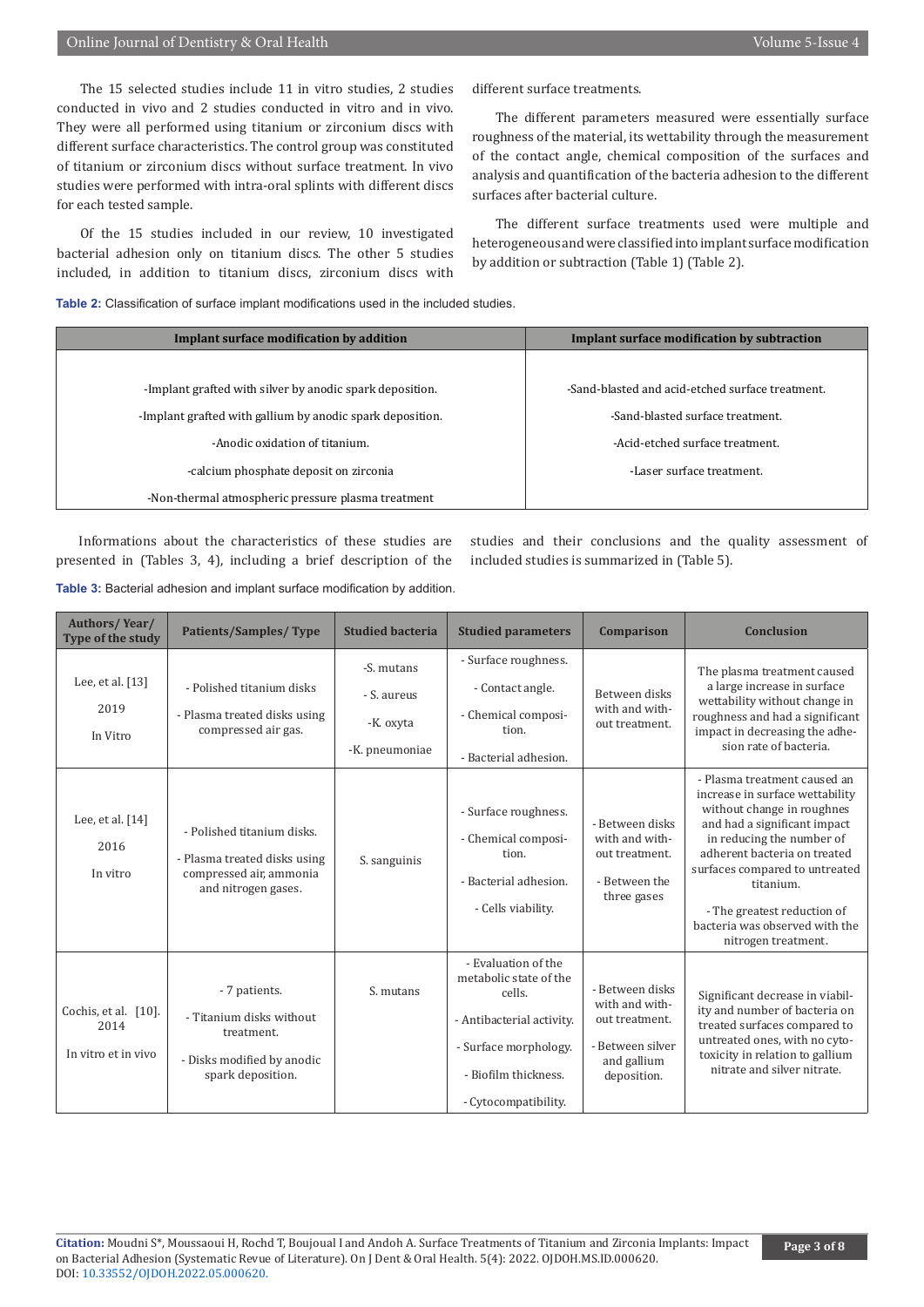# Online Journal of Dentistry & Oral Health Volume 5-Issue 4

| Della Valle, et al.<br>2012 [11]<br>In vitro | - Disks modified by silver<br>anodic spark deposition<br>- Non-treated titanium disks.                                                                                                                                                                                        | - E. coli<br>- S. epidermidis<br>- S. mutans      | - Surface characteri-<br>zation.<br>- Surface morphology<br>and chemical compo-<br>sition.<br>- Surface roughness<br>- Cells viability.<br>- Bacterial adhesion. | -Between disks<br>with and with-<br>out treatment.                                                                                                                               | - Surfaces treated with silver<br>particle deposition had a<br>positive effect on osteoblast<br>adhesion and spreading.<br>- Increased surface roughness<br>and significantly reduced<br>bacterial adhesion on treated<br>samples compared to untreated<br>ones.                                                                                                                             |
|----------------------------------------------|-------------------------------------------------------------------------------------------------------------------------------------------------------------------------------------------------------------------------------------------------------------------------------|---------------------------------------------------|------------------------------------------------------------------------------------------------------------------------------------------------------------------|----------------------------------------------------------------------------------------------------------------------------------------------------------------------------------|----------------------------------------------------------------------------------------------------------------------------------------------------------------------------------------------------------------------------------------------------------------------------------------------------------------------------------------------------------------------------------------------|
| Lorenzetti, et al.<br>2015 [19]<br>In vitro  | - Titanium disks modified by<br>hydrothermal treatment to<br>synthesize nanostructured<br>TiO2-anatase coatings.<br>(Anodisation)<br>- Non-treated titanium disks.                                                                                                            | E. coli                                           | - Surface morphology.<br>- Surface topography.<br>- Contact angle.<br>- Bacterial adhesion.                                                                      | - Between disks<br>with and with-<br>out treatment.                                                                                                                              | - Significant increase in surface<br>roughness and wettability after<br>titanium treatment.<br>- Significant reduction in the<br>number of adherent bacteria on<br>treated surfaces compared to<br>untreated ones.                                                                                                                                                                           |
| Pantaroto, et al.<br>2017 [17]<br>In vitro   | - Titanium disks modified by<br>radiofrequency (RF) magne-<br>tron sputtering treatment to<br>obtain TiO2 films composed<br>of anatase (A-TiO2), rutile<br>(R-TiO2) or mixture of crys-<br>talline structures (anatase +<br>rutile) (M-TiO2)<br>- Non-treated titanium disks. | -S. sanguinis<br>- A. naelundii<br>- F. nucleatum | -Surface morphology.<br>-TiO2 film thickness.<br>-Surface free energy.<br>- Bacterial adhesion.                                                                  | - Between disks<br>with and with-<br>out treatment.<br>- Between the<br>crystalline struc-<br>tures.<br>- Bacterial<br>adhesion before<br>and after UV<br>irradiation.           | - Titanium with TiO2 coating<br>in anatase phase showed the<br>highest value of surface rough-<br>ness and surface contact angle<br>$(Ra=0.11 \mu m \text{ et } CA=90^{\circ}).$<br>- Significant decrease in the<br>number of adherent bacteria on<br>the anatase and mixed crystal-<br>line structures, while there was<br>no antibacterial effect on the<br>rutile crystalline structure. |
| Al Ahmad, et al.<br>2013 [20]<br>In vivo     | - 6 healthy patients.<br>- Machined titanium<br>- Machined zirconia<br>- Modified titanium by anod-<br>ic oxydation<br>- Modified zirconia by calci-<br>um phosphate deposition.<br>-Bovine enamel slabs.                                                                     | Salivary bacteria                                 | - Wearing an intraoral<br>splint with 6 different<br>implant materials and<br>an enamel plate for 30<br>and 120 minutes.<br>- Bacterial adhesion.                | - Between<br>titanium and<br>zirconium disks<br>with and with-<br>out treatment.<br>- Between the<br>different surface<br>treatments.<br>- Between<br>titanium and<br>zirconium. | -Surface roughness had a signif-<br>icant impact in increasing the<br>number of adherent bacteria<br>on titanium and zirconium<br>surfaces.<br>-Streptococcus spp. represents<br>the largest proportion of<br>bacteria on the different tested<br>surfaces after the 2 exposure<br>times.                                                                                                    |

**Table 4:** Bacterial adhesion and implant surface modification by subtraction.

| Authors/ Year/<br>Type of the study                       | Patients/<br><b>Samples/Type</b>                                                                                                                           | <b>Studied bacteria</b>                           | Studied param-<br>eters              | Comparison                                                                                                               | <b>Conclusion</b>                                                                                                                                                                                                                                                                                                                                                                                                                           |
|-----------------------------------------------------------|------------------------------------------------------------------------------------------------------------------------------------------------------------|---------------------------------------------------|--------------------------------------|--------------------------------------------------------------------------------------------------------------------------|---------------------------------------------------------------------------------------------------------------------------------------------------------------------------------------------------------------------------------------------------------------------------------------------------------------------------------------------------------------------------------------------------------------------------------------------|
| Bevilacqua, et al.<br>2018 [16]<br>In vitro et<br>In vivo | - 3 healthy<br>patients aged<br>between 21 and<br>25 years old.<br>- Machined<br>titanium<br>- Laser treated<br>titanium (LT)<br>- Sandblasted<br>titanium | - Pseudomona<br>aeruginosa<br>- Salivary bacteria | - Biofilm quantity<br>and thickness. | - Between<br>disks with<br>and without<br>treatment.<br>- Between<br>laser treated<br>titanium and<br>sanblasted<br>one. | In Vivo: After 1 day:<br>- Machined Ti: Bacteria were more numerous.<br>- Average biofilm thickness was almost equal on<br>all surfaces.<br>After 4 days:<br>- No significant difference in biofilm thickness and<br>amount on different surfaces. (p>0.05)<br>In Vitro:<br>- Machined surfaces are less likely to allow bacte-<br>rial growth than other surfaces.<br>- LT surfaces allowed 22% less biomass than<br>sandblasted surfaces. |

**Citation:** Moudni S\*, Moussaoui H, Rochd T, Boujoual I and Andoh A. Surface Treatments of Titanium and Zirconia Implants: Impact on Bacterial Adhesion (Systematic Revue of Literature). On J Dent & Oral Health. 5(4): 2022. OJDOH.MS.ID.000620. DOI: [10.33552/OJDOH.2022.05.000620](http://dx.doi.org/10.33552/OJDOH.2022.05.000620).

**Page 4 of 8**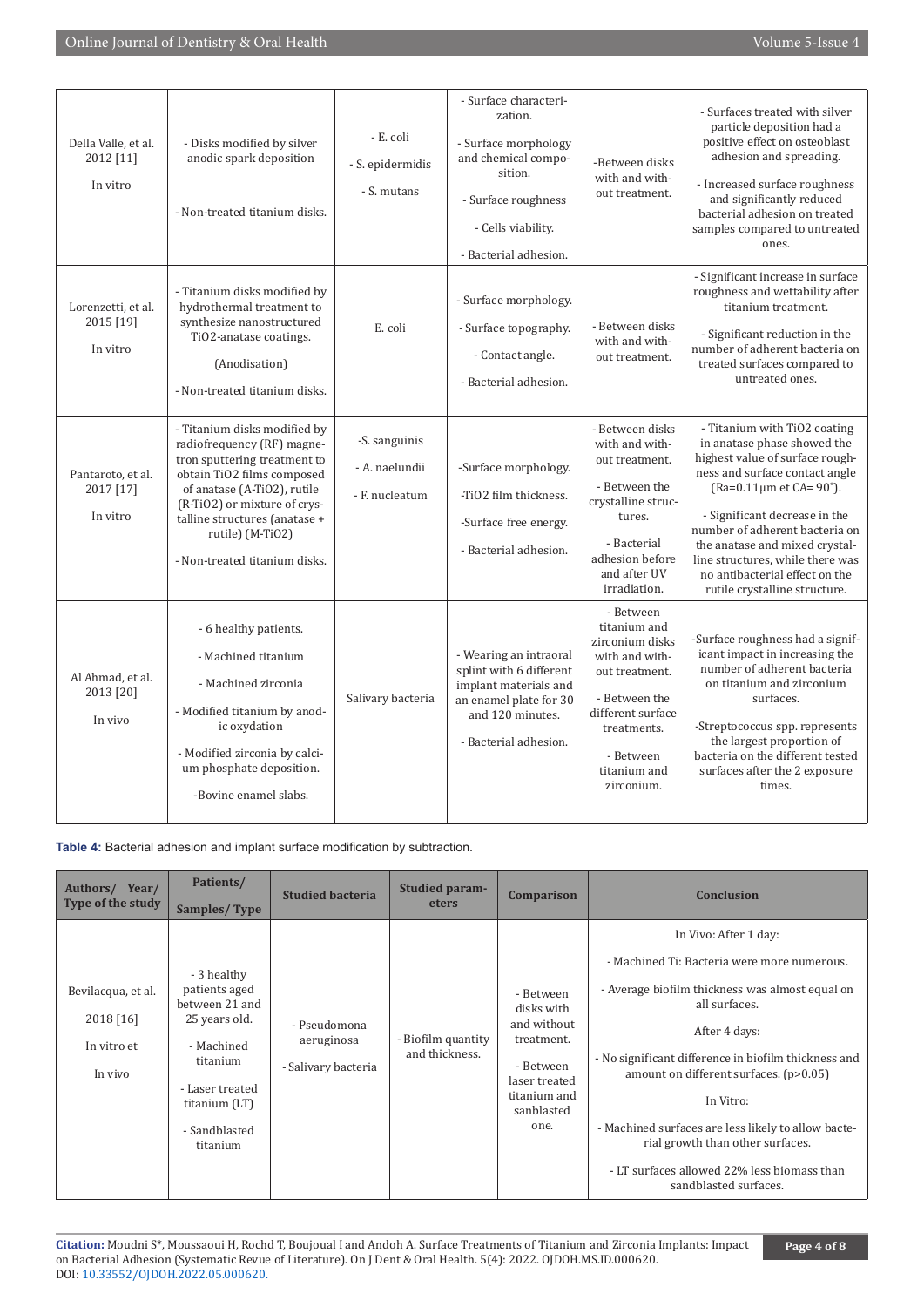| Ribeiro, et al.<br>2016 [21]<br>In vivo | - 10 healthy<br>patients.<br>- 10 machined<br>titanium (Ti-M)<br>- 10 acid-etched<br>treated titanium<br>$(Ti-AE)$<br>- 10 laser treat-<br>ed titanium (LT)                                                                                                                                                                                                                                                                            | - S. oralis<br>- Other oral bacteria                                                     | - Surface mor-<br>phology.<br>- Bacterial adhe-<br>sion.                          | - Between<br>disks with<br>and without<br>treatment.<br>- Between<br>laser treated<br>titanium and<br>acid-etched<br>one.                                         | - Significant increase in roughness of Ti-AL com-<br>pared to Ti-AE and Ti-M.(p<0.05)<br>Ti-M: long alternating grooves with flat surfaces.<br>Ti-AE: rough micro-structure with open pores on<br>the whole surface.<br>Ti-AL: more dispersed and rounded micropores<br>than Ti-AE.<br>- Similar level of bacterial adhesion on the 3 sur-<br>faces in terms of quantity of adherent bacteria and<br>quantity of S. oralis. |
|-----------------------------------------|----------------------------------------------------------------------------------------------------------------------------------------------------------------------------------------------------------------------------------------------------------------------------------------------------------------------------------------------------------------------------------------------------------------------------------------|------------------------------------------------------------------------------------------|-----------------------------------------------------------------------------------|-------------------------------------------------------------------------------------------------------------------------------------------------------------------|-----------------------------------------------------------------------------------------------------------------------------------------------------------------------------------------------------------------------------------------------------------------------------------------------------------------------------------------------------------------------------------------------------------------------------|
| Drago, et al. 2016<br>[22]<br>In vitro  | - Laser treated<br>titanium (LT)<br>- Sandblasted<br>titanium (SB)                                                                                                                                                                                                                                                                                                                                                                     | -Staphylococcus<br>aureus<br>- Pseudomonas<br>aeruginosa<br>-Porphyromonas<br>gingivalis | - Surface mor-<br>phology.<br>- Bacterial adhe-<br>sion.<br>- Cell viability      | - Between<br>laser treated<br>titanium and<br>sanblasted<br>one.                                                                                                  | - Laser surface treatment causes a significant<br>decrease in the number of adherent bacteria.<br>- Laser treatment interferes with the ability of<br>bacteria to adhere to the titanium surface.                                                                                                                                                                                                                           |
| Torsten, et al.<br>2016 [8]<br>In vitro | - 20 titanium<br>disks<br>- 20 zirconium<br>disks<br>- Polished<br>titanium and<br>zirconium disks.<br>- Sandblasted<br>titanium and<br>zirconium disks<br>with alumina of<br>50 or 250μm.<br>-Titanium and<br>zirconia discs<br>treated by<br>application of an<br>n-propylsilane<br>to modify the<br>surface energy<br>of the specimens<br>and modification<br>of hydrophilic<br>conditions by<br>application of an<br>amino-silane. | - S. sanguinis<br>- S. epidermidis                                                       | - Surface rough-<br>ness<br>- Surface free<br>energy<br>- Bacterial adhe-<br>sion | - Between<br>disks with<br>and without<br>treatment.<br>-Between<br>titanium and<br>zirconium<br>disks.<br>- Between<br>the different<br>surface treat-<br>ments. | - Sandblasting significantly increased the surface<br>roughness value of both titanium and zirconium.<br>This increase was greater on titanium.<br>- The adhesion of S. sanguinis was significantly<br>higher on ceramic surfaces than on titanium<br>surfaces ( $p<0.05$ ).                                                                                                                                                |
| Zhao, et al. 2014<br>$[9]$<br>In vitro  | Titanium and<br>zirconia discs<br>treated by:<br>1- polishing (P),<br>$2$ - grinding $(M)$ ,<br>3- grinding then<br>etching in a<br>boiling mixture<br>of concentrated<br>HCl and $H_2SO_4$<br>(or hydrofluoric<br>acid in case<br>of ZrO <sub>2</sub> ) then<br>rinsing (MA)<br>4- grinding and<br>etching with<br>$HCI/H$ , $SOa$                                                                                                    | - S. mitis<br>- S. oralis<br>- S. salivarius HB<br>- S. aureus                           | - Contact angle.<br>- Surface rough-<br>ness.<br>- Bacterial adhe-<br>sion.       | - Between<br>disks with<br>and without<br>treatment.<br>-Between<br>titanium and<br>zirconium<br>disks.<br>- Between<br>the different<br>surface treat-<br>ments. | -Etching significantly increased the surface rough-<br>ness of both titanium and zirconia.<br>-Zirconia attracts biofilm more than titanium.                                                                                                                                                                                                                                                                                |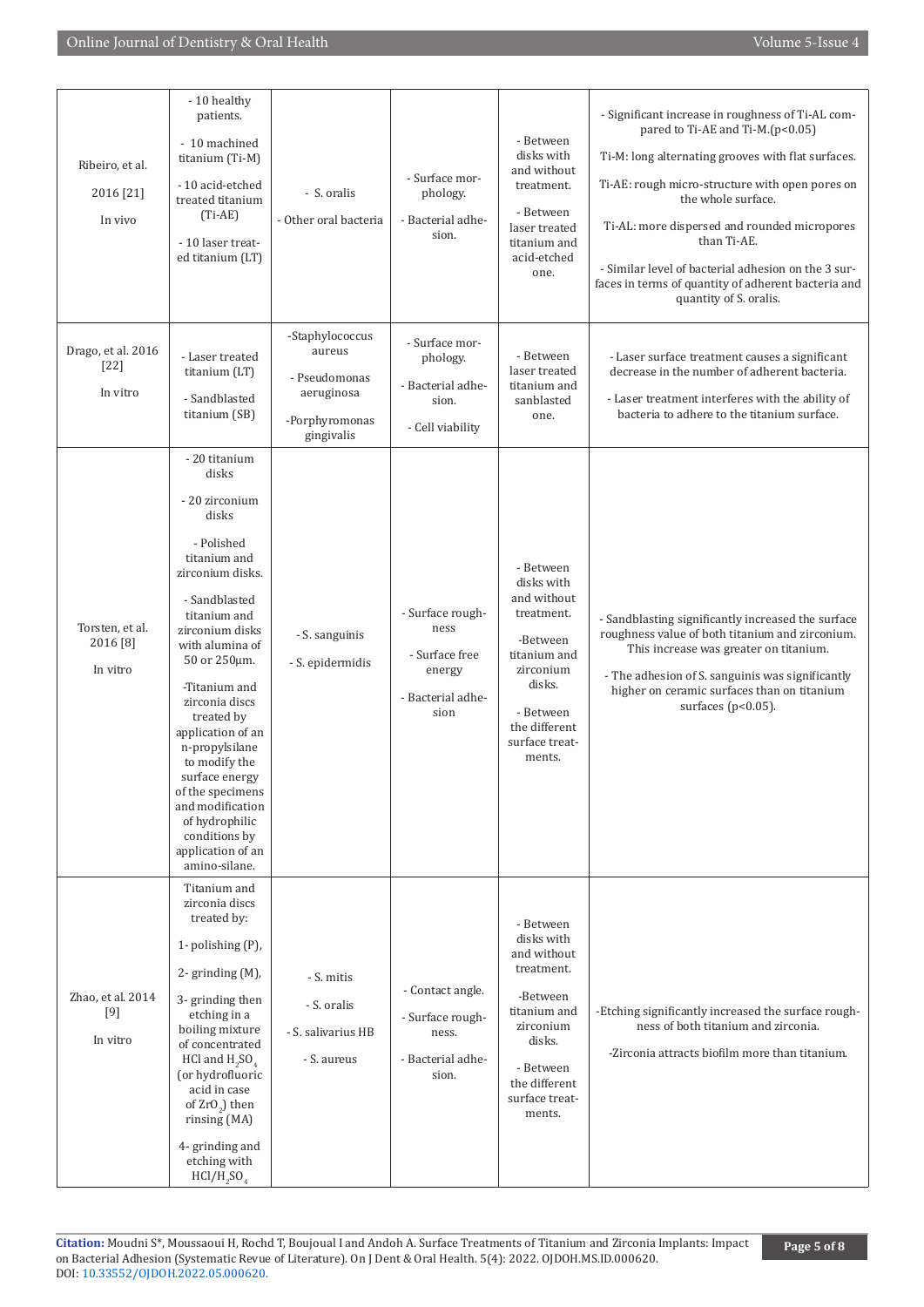| Roehling, et al.<br>2016 [23]<br>In vitro | Titanium disks:<br>-Machined (TiM)<br>- SLA (sand-<br>blasted and<br>acid-etched)<br>Zirconium disks:<br>-Machined (ZiM)<br>- ZLA (sand-<br>blasted and<br>acid-etched) | - P. gingivalis<br>- F. nucleatum<br>- S. sanguinis | -Biofilm struc-<br>ture.<br>- Biofilm thick-<br>ness.<br>- Free energy<br>- Biofilm metab-<br>olism.      | - Between<br>disks with<br>and without<br>treatment.<br>- Between<br>titanium and<br>zirconium<br>disks.<br>- Between SLA<br>and ZLA. | - Bacterial adhesion on SLA was greater than on<br>machined titanium.<br>- Biofilm formation on zirconia showed a signifi-<br>cant reduction compared to titanium.                        |
|-------------------------------------------|-------------------------------------------------------------------------------------------------------------------------------------------------------------------------|-----------------------------------------------------|-----------------------------------------------------------------------------------------------------------|---------------------------------------------------------------------------------------------------------------------------------------|-------------------------------------------------------------------------------------------------------------------------------------------------------------------------------------------|
| Hauslich, et al.<br>2011 [7]<br>In vitro  | Titanium disks:<br>-Machined (TiM)<br>- Acid-etched<br>$(Ti-AE)$<br>- SLA (sand-<br>blasted and<br>acid-etched)                                                         | - P. gingivalis<br>- E. nucleatum<br>- S. mutans    | - Bacterial adhe-<br>sion.                                                                                | - Between<br>disks with<br>and without<br>treatment.<br>- Between<br>acid-etched<br>titanium and<br>SLA.                              | -Bacterial adhesion is dependent on the surface<br>roughness of the material.<br>-Removal of Ca++ from the surface caused a sig-<br>nificant decrease in bacterial adhesion.              |
| Chen, et al.<br>2016 [24]<br>In vitro     | Titanium disks:<br>-Machined (TiM)<br>- Sandblasted<br>$(Ti-SB)$<br>- SLA (sand-<br>blasted and<br>acid-etched)                                                         | E. coli                                             | - Contact angle.<br>- Surface rough-<br>ness.<br>- Surface mor-<br>phology.<br>- Bacterial adhe-<br>sion. | - Between<br>disks with<br>and without<br>treatment.<br>- Between<br>sandblasted<br>titanium and<br>SLA.                              | -Surface roughness is not a determining parame-<br>ter in bacterial adhesion.<br>-Bacterial adhesion on sandblasted titanium is not<br>significantly different from that on SLA surfaces. |

**Table 5:** Assessment of methodological quality of the included studies.

| <b>Etudes</b>                 | 01  | 02  | 03         | 04  | 05  | 06             | 07  | 08         | 09         | 010            | 011        | 012 | <b>Total</b> |
|-------------------------------|-----|-----|------------|-----|-----|----------------|-----|------------|------------|----------------|------------|-----|--------------|
| Cochis, et al. 2014 [10]      | Yes | Yes | Yes        | Yes | No. | N <sub>0</sub> | Yes | Yes        | <b>Yes</b> | <b>Yes</b>     | <b>Yes</b> | Yes | 10           |
| Zhao, et al. 2014 [9]         | Yes | Yes | Yes        | Yes | No  | No             | Yes | Yes        | Yes        | No             | <b>Yes</b> | Yes | 9            |
| Al Ahmad, et al. 2013 [20]    | Yes | Yes | Yes        | Yes | No  | No             | Yes | Yes        | Yes        | <b>Yes</b>     | Yes        | Yes | 10           |
| Ribeiro, et al. 2016 [21]     | Yes | Yes | Yes        | Yes | No  | No             | Yes | Yes        | <b>Yes</b> | <b>Yes</b>     | <b>Yes</b> | Yes | 10           |
| Lee, et al. 2016 [14]         | Yes | Yes | Yes        | Yes | No  | No             | Yes | Yes        | Yes        | N <sub>0</sub> | Yes        | Yes | 9            |
| Lee, et al. 2019 [13]         | Yes | Yes | Yes        | Yes | No  | No             | Yes | <b>Yes</b> | <b>Yes</b> | No             | <b>Yes</b> | Yes | 9            |
| Torsten, et al. 2016 [8]      | Yes | Yes | Yes        | Yes | No  | No             | Yes | Yes        | Yes        | No             | Yes        | Yes | 9            |
| Bevilacqua, et al. 2018 [16]  | Yes | Yes | Yes        | Yes | No  | No             | Yes | Yes        | Yes        | Yes            | Yes        | Yes | 10           |
| Chen, et al. 2016 [24]        | Yes | Yes | Yes        | Yes | No  | No             | Yes | Yes        | Yes        | No             | Yes        | Yes | 9            |
| Hauslich, et al. 2011 [7]     | Yes | Yes | Yes        | Yes | No  | No             | Yes | <b>Yes</b> | <b>Yes</b> | N <sub>0</sub> | <b>Yes</b> | Yes | 9            |
| Roehling, et al. 2016 [23]    | Yes | Yes | Yes        | Yes | No  | No             | Yes | Yes        | Yes        | No             | <b>Yes</b> | Yes | 9            |
| Drago, et al. 2016 [22]       | Yes | Yes | <b>Yes</b> | Yes | No  | No             | Yes | Yes        | <b>Yes</b> | No             | <b>Yes</b> | Yes | 9            |
| Della Valle, et al. 2012 [11] | Yes | Yes | Yes        | Yes | No  | No             | Yes | Yes        | Yes        | No             | Yes        | Yes | 9            |
| Lorenzetti, et al. 2015 [19]  | Yes | Yes | Yes        | Yes | No  | No             | Yes | <b>Yes</b> | Yes        | No             | <b>Yes</b> | Yes | 9            |
| Pantaroto, et al. 2017 [17]   | Yes | Yes | Yes        | Yes | No  | No             | Yes | Yes        | <b>Yes</b> | N <sub>0</sub> | <b>Yes</b> | Yes | 9            |

# **Discussion**

This work focused on the effect of different surface treatments of titanium and zirconium dental implants on bacterial adhesion. This question was addressed by in vitro and/or in vivo studies. Several parameters are involved in the phenomenon of bacterial

adhesion on dental implants. Surface roughness is a widely evaluated parameter. According to Wennerberg, et al. [6], dental implant surfaces are classified into four different groups based on their roughness: smooth surfaces (Ra < 0.5 μm), minimally rough surfaces (0.5 < Ra < 1.0 μm), moderately rough surfaces (1.0 < Ra <  $2.0 \text{ }\mu\text{m}$ ), and rough surfaces (Ra >  $2.0 \text{ }\mu\text{m}$ ).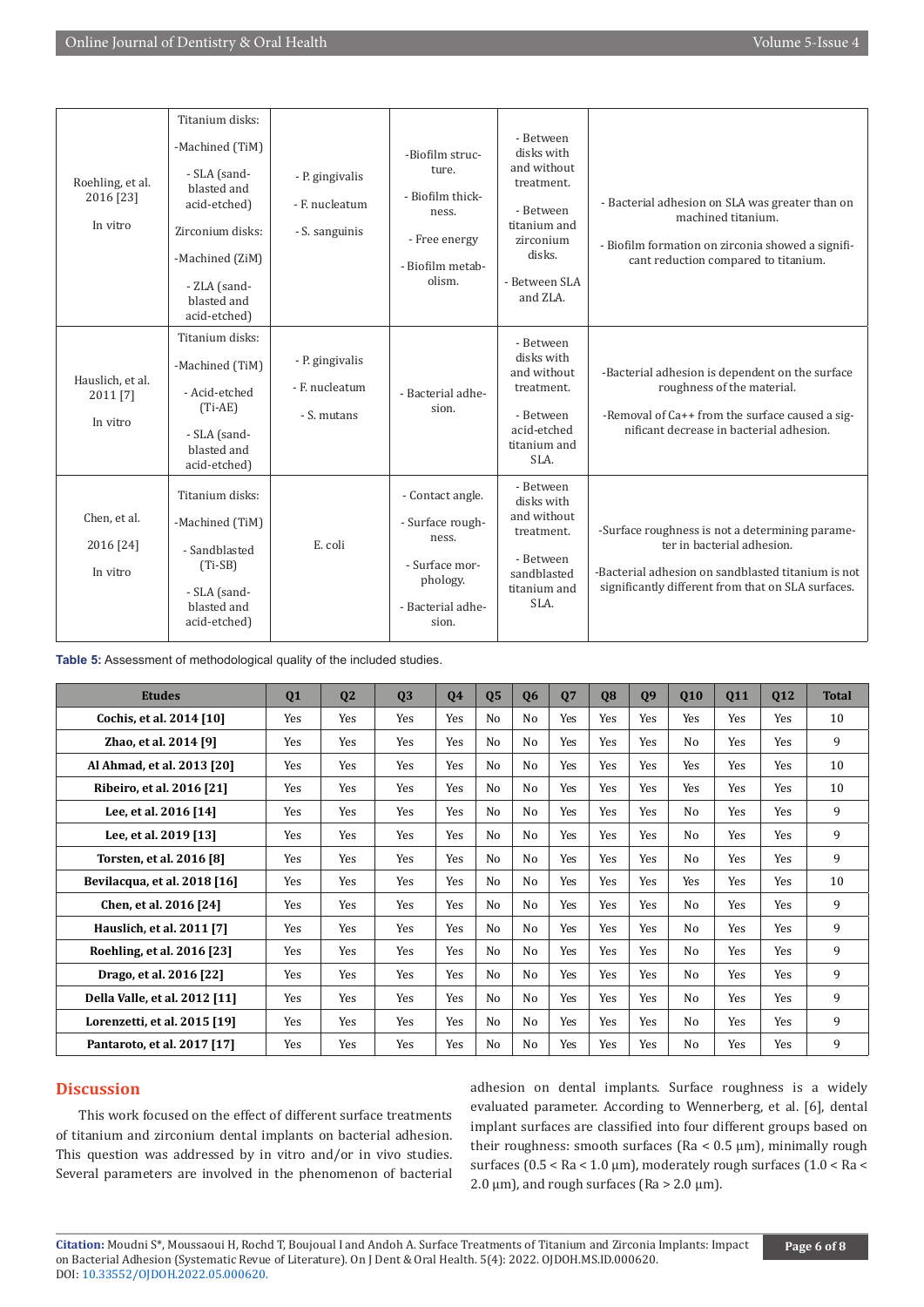According to Hauslich, et al. [7], increasing surface roughness increases bacterial adhesion to implant surfaces. However, other studies (12-20) have shown that surface roughness only affects the early stage of biofilm development. Torsten and Zhao [8, 9], on the other hand, have shown that roughness is not the only determinant of bacterial adhesion. Three-dimensional analyses of the microstructure are necessary [8]. Considering the studies carried out in vivo and in vitro using complex bacterial communities close to the oral context where the bacterial flora is rich and varied, it was concluded that the surface roughness intervenes only during the initial bacterial attachment.

Furthermore, the use of surface treatment by electro-deposition of silver or gallium showed a great decrease in bacterial adhesion on the surfaces despite the increase in surface roughness [10, 11]. This was explained by the fact that silver nanoparticles in the microporous titanium oxide layer are readily available to react with water and release silver ions. These later are known to bind strongly to electron donor groups in biological molecules containing sulfur, oxygen or nitrogen causing defects in the bacteria cell wall so that cell contents are lost. In addition, silver ions bound to proteins can alter bacterial cells metabolism and change membrane permeability and respiration. Both of these effects lead to bacterial cell death [9]. According to Wennerberg and Albrektsson [12], there is an optimal surface roughness window of 1 to 1.5μm. They consider that a higher value leads to a loss of bone anchorage. They add that it is very difficult to compare different studies, especially because the techniques used for characterization of surface topography vary considerably.

The surface energy of implant materials is also an important parameter influencing bacterial adhesion. Hydrophilic surfaces prevent bacterial attachment and can be achieved by increasing the wettability. The treatment of implant surfaces with plasma had led to significant increase in surface energy of titanium (4x more than untreated one), and consequently, to a significant reduction in the number of adherent bacteria [13, 14]. This was explained by the fact that bacteria with hydrophobic properties prefer hydrophobic surfaces and tend not to attach to hydrophilic surfaces and vice versa. However, the majority of bacteria involved in peri-implantitis are hydrophobic species. These results are in agreement with a review of literature about the wettability of dental implant surfaces, which concluded that among the benefits of hydrophilic surfaces is the reduction of adhesion of bacteria such as Staphylococcus aureus, Streptococcus sanguinis, and Staphylococcus epidermidis [15].

Concerning the crystalline phase of the surface, titanium dioxide can be found in three crystalline structures: anatase, rutile and brookite. These have a photocatalytic activity responsible for their anti-bacterial properties. The different structures can be generated by different methods like anodic oxidation, hydrothermal treatment and plasma treatment. TiO2-anatase coatings, which were previously proven to improve corrosion resistance, affect the plasma protein adsorption and enhance osteogenesis, have also shown strong antibacterial activity on titanium surfaces [16]. This can be attributed to the presence of anatase phase and its large band gap (3.2 eV) promoting high energy to create electrons

and holes, and consequently to form more reactive oxygen species, when compared to rutile [17].

With regard to the implant material, titanium is the most frequently used reference material because of its biocompatibility and excellent mechanical properties. Recently, high-strength zirconia (ZrO2) implants have been invented as an alternative to titanium implants because of their resistance to corrosion and their enhanced aesthetics in case of exposure. Bacterial adhesion on titanium and zirconia does not seem to show any significant difference. Titanium is coated by a layer of surface oxide, which physical and mechanical characteristics are more closely related to ceramic than to metal. This phenomenon may explain why similar protein-binding properties on titanium and zirconium oxide have been reported and why zirconia did not show any reduced bacterial adhesion [8]. A randomized clinical trial, performed in vivo and in vitro, revealed no significant difference in the colonized surface area in the different discs (p=0.0730) as well as a high percentage of coverage by biofilm on all materials tested (90.9% of the total surface area of zirconia and 84.14% on machined titanium) [18]. Nevertheless, the number of studies on bacterial adhesion on zirconia remains very low, and other studies should be carried out on a larger number of patients to confirm the experimental results found [19-24].

## **Conclusion**

Based on the results of this systematic review, the following conclusions can be drawn:

-Roughness is only involved in the early stage of biofilm development and not in its maturation.

-Increasing the wettability of materials by creating hydrophilic surfaces has shown very good results in reducing the number of bacteria adhering to them.

-The use of materials in anatase crystalline structure has proven to be an important factor in the development of an antimicrobial surface.

-The deposition of a thin layer of silver nanoparticles may be an option to provide the implant with anti-bacterial characteristics on its surface and contribute to the prevention of peri-implant inflammatory processes. However, it is essential that the particles are securely fixed to prevent their entrance to the circulation.

 -As for adhesion on zirconia and titanium, the results of the majority of studies have shown no difference in bacterial colonization between the two. However, further clinical investigations are still needed.

#### **Acknowledgment**

None.

#### **Conflict of Interest**

No conflict of interest.

#### **References**

1. [Teughels W, Van Assche N, Sliepen I, Quiryen M \(2006\) Effect of material](https://pubmed.ncbi.nlm.nih.gov/16968383/) [characteristics and or surface topography on biofilm development.](https://pubmed.ncbi.nlm.nih.gov/16968383/) [Clinic Oral Implants Res 17: 68-81.](https://pubmed.ncbi.nlm.nih.gov/16968383/)